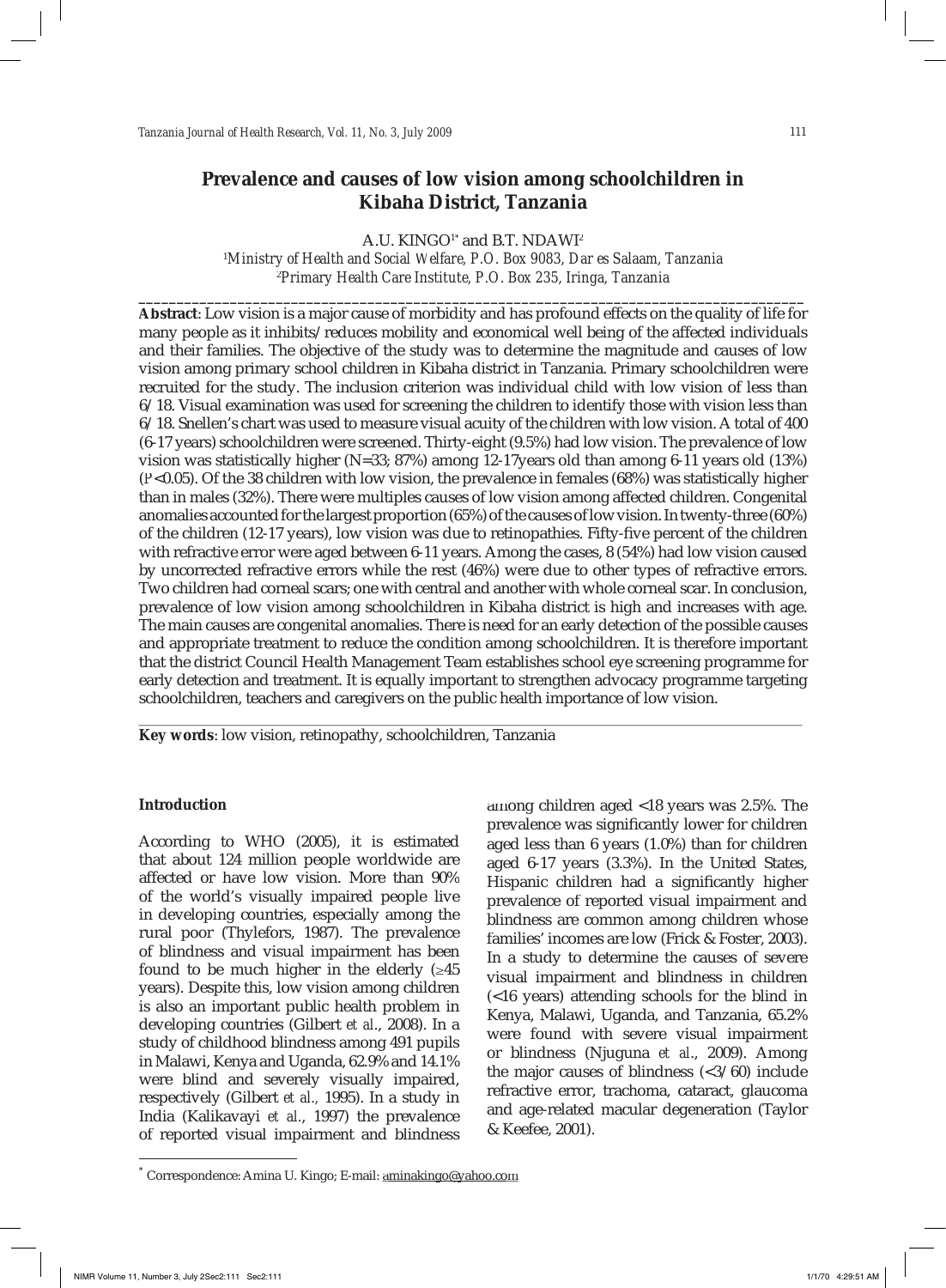Low vision and blindness have been associated with considerable disability and excess mortality; resulting into heavy socioeconomic consequences (Frick & Foster, 2003). Low vision is recognized as an important problem in the society, but in school children, it can lead to total blindness in later life. There is scanty data that separate the effect of visual impairment or blindness due to refractive error in most of the Sub-Saharan Africa. Poor vision and the inability to read material written on the blackboard can have a serious impact on a child's participation and learning in class and this can adversely affect a child's education, occupation and socio-economic status for life. This study was carried out in the view of the increasing trend of low vision especially in school children and absence of screening programme. The objective of the study was to determine the prevalence and causes of low vision among primary school children in Kibaha District, in Tanzania. Such information is important in planning for prevention of low vision and blindness strategies.

# **Materials and Methods**

#### *Study area*

The study was conducted in Kibaha District  $(6-8^{\circ} \text{ S}, 38.19-39.5^{\circ} \text{E})$  in eastern Tanzania. The district has an area of 1,630sq km, and generally warm, with temperatures ranging between 18.5 $\rm{^{\circ}C}$  to 31.5 $\rm{^{\circ}C}$ . It has a population of 132,000 (URT, 2002). Kibaha district has 68 primary schools, out of which 66 are Government, and 2 are private schools.

# *Study design and sampling*

This was a descriptive cross-sectional study and was carried out from December 2005 to May 2006. All 13,750 primary school children in the district were eligible for the study. The inclusion criterion was individual primary school child with low vision of less than 6/18 in Kibaha district. The sample size of 400 respondents was randomly selected, to cover 8 wards and 10 primary schools. Simple random sampling method was used to select 8 wards, from 15 wards. Before data collection two research assistants were recruited and trained for three days, on data collection.

 The proportion was used to get the number of children to be involved in this study in each school. The same procedure was used to get the proportional of children in each class from standard one up to standard seven. Then the representative from each class was selected randomly. In order to get the study units (children with low vision) the children were screened by using observation method and history taking through visual examination. Clinical examinations of the children were performed at respective schools. Screening of school children was done using Snellen's chart to identify those who had vision less than 6/18 through visual examination. Retinoscope was used as a diagnostic tool. Interview administered questionnaires with open and closed-ended questions were used for data collection.

### *Data analysis*

The collected data was sorted manually and entered into a computer using Excel spreadsheet and then analyzed using EPI Info programme. The WHO categories of visual impairment were adopted to define and analyse vision status for the schoolchildren (WHO, 2004). Low vision was defined as presenting visual acuity of at least 3/60 but less than 6/18 in the better eye.

## *Ethical consideration*

Prior to conducting the study, permission to conduct the study was sought from District Education Officer. The objectives of the study were explained to teachers and schoolchildren. Those individuals found to be in need of medical intervention were advised and referred to the appropriate services.

#### **Results**

A total of the 400 (6-17 years) schoolchildren were screened for low vision. Thirty-eight (9.5%) were observed to have low vision. When retinoscopy and Snellen's chart were compared, the sensitivity and specificity of tests were 100%. The positive predictive value was 63% while the negative predictive value was 100%. Of the 38 children with low vision, 5 (13%) were 6-11 years old and 33 (87%) were 12-17 years old. The difference in prevalence was statistically significant  $(F<0.05)$ . The prevalence of low vision was significantly higher in females (68%) than in males (32%). Majority (90%) of the cases among children in Kibaha district were binocular low vision.

 There were multiples causes of low vision among 38 respondents. Congenital anomalies accounted for the largest proportion (65%) of the causes of low vision. Other specific causes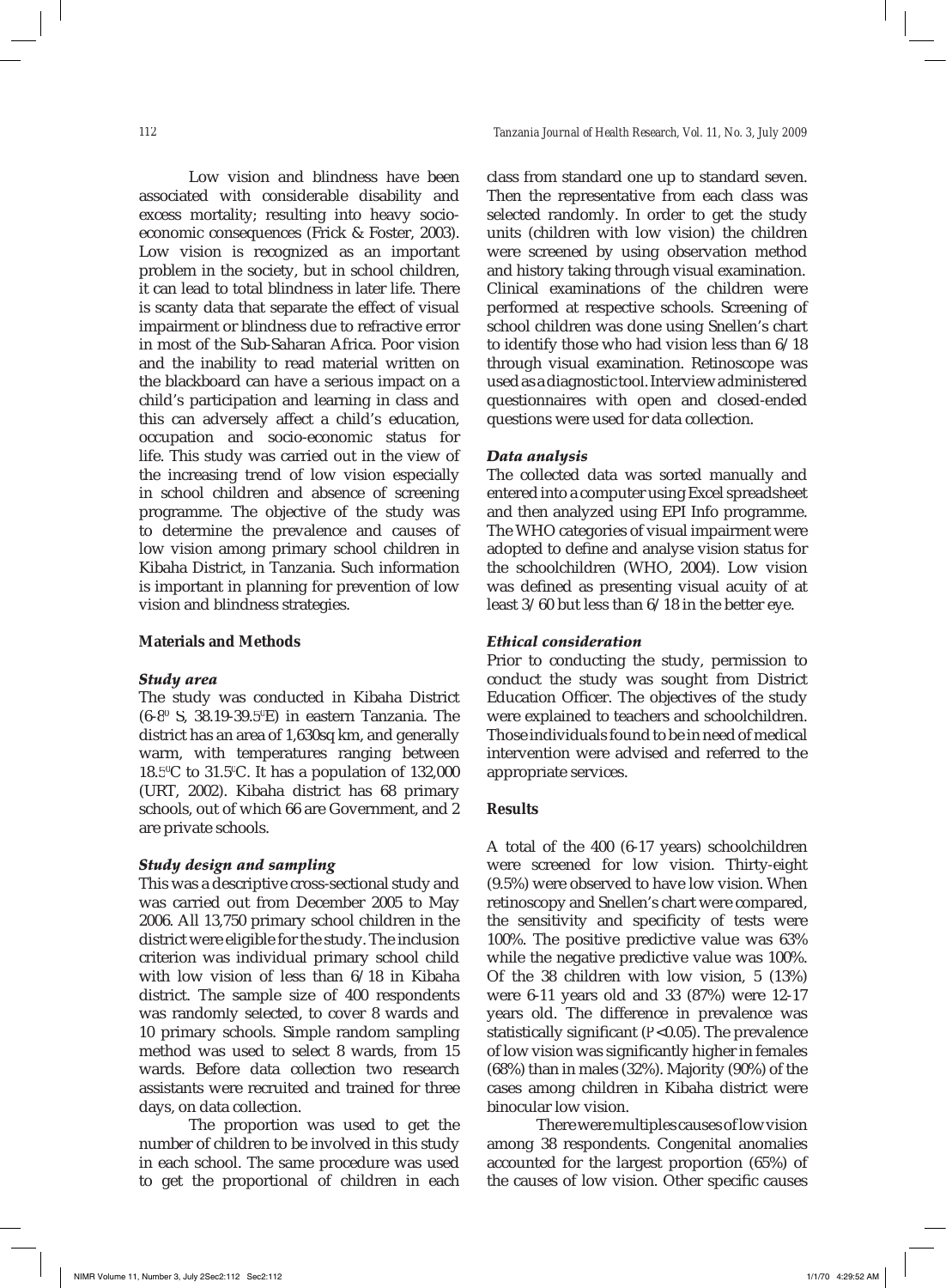were refractive errors  $(N= 15; 31%)$  and corneal scar  $(N=2; 4\%)$ . The majority of respondents especially albinos had more than three causes of low vision. Six of the 38 children had low vision due to more than three causes while 5 children had at least two causes.

vision in our study participant was higher than that reported from other Sub-Saharan Africa countries (Ezepue, 1997; Abu, 2002; Ngondi *et al.,* 2006). Binocular low vision was common among the schoolchildren.

Study revealed that the age of the

| <b>Causes</b>     | Age group  |              |             |    |
|-------------------|------------|--------------|-------------|----|
|                   | 6-11 years |              | 12-17 years |    |
|                   | No.        | %            | No.         | %  |
| Refractive errors | 5          | 55           | 10          | 26 |
| Corneal scar      |            | 11           |             | 3  |
| Retinopathies     | 2          | 22           | 23          | 60 |
| Nystagmus         | 0          | $\mathbf{0}$ | 5           | 13 |
| Aphakia           |            |              |             | 0  |

# **Table 1: Causes of low vision by age group**

The majority (23) of children with low vision due to retinopathies were aged 12-17 years while the majority (5) with refractive errors were aged between 6-11 years (Table 1). Among the refractive errors cases 8 (54%) of the children had low vision caused by uncorrected refractive errors which was myopic condition. Other types of refractive errors included hyperopia (13%), and amblyopia (33%). No child was observed to have astigmatism.

 Two children had corneal scars; one with central and another with whole corneal scars. Among the congenital anomalies the majority (81%) were due to retinopathies, followed by Nystagmus/albinism (16%) and aphakia (3%). Cataract, strabismus and ptosis were not observed among the screened schoolchildren.

#### **Discussion**

A higher prevalence (9.5%) of low vision was observed among school children in Kibaha District. Data from district records also indicate that low vision among schoolchildren in the district is a major health problem. For instance, there has been an increase in the number of patients attending Tumbi Hospital (Kibaha) from 2002 to 2004; with low vision in schoolchildren accounting for 15%-20%. The increasing problem of low vision in the district could be attributed by lack of visual screening and correction measures among schoolchildren. Although the district do implement school health programme (one of the key component of National Health Essential Intervention packages) it does not provide basic eye care services including screening for the causes of low vision. The prevalence of low

children contribute to increase on low vision of school children in Kibaha District. Children with the age 6-11years were less affected than those aged 12- 17 years. Older children are more affected probably because as the age increases the problem increases too. Among school-aged children aged 6 to 11 years old, an estimated 5.3 million (21.5%) have a vision problem (WHO 2005). Rates continue to rise as children get older, with an estimated 24% of 12–17 years olds exhibiting some type of vision problem (WHO, 2003). Similarly, in a study in Hyderabad, India younger subjects  $(\leq 15$  years); myopia was found in 4.4%, hyperopia 59.4% and astigmatism 6.9%. In adults (>15 years) myopia rose to 19.3%, hyperopia fell to 9.8%, and astigmatism was detected in 12.9% (Dandona *et al*., 2002). Like in our study, a higher prevalence of ocular disorders in females than males has also been reported in Nigeria (Ajaiyeoba *et al.,* 2006).

The findings revealed that majority of females children were more affected with low vision than males. Contrary to our findings, in India, the prevalence of visual impairments was higher (16.9%) among males than females (12.1%) (Kalikivayi *et al*., 1997). Unlike in India where boys are engaged in activities that can cause eye injuries, in Kibaha and other areas of Tanzania girls are engaged in most of the social activities including cooking using firewood. This is likely to cause sour for long time.

The leading cause of low vision among schoolchildren in Kibaha was congenital anomalies; of which retinopathies were the most contributing conditions to low vision. Retinopathies have been reported to be the major causes of low vision and blindness elsewhere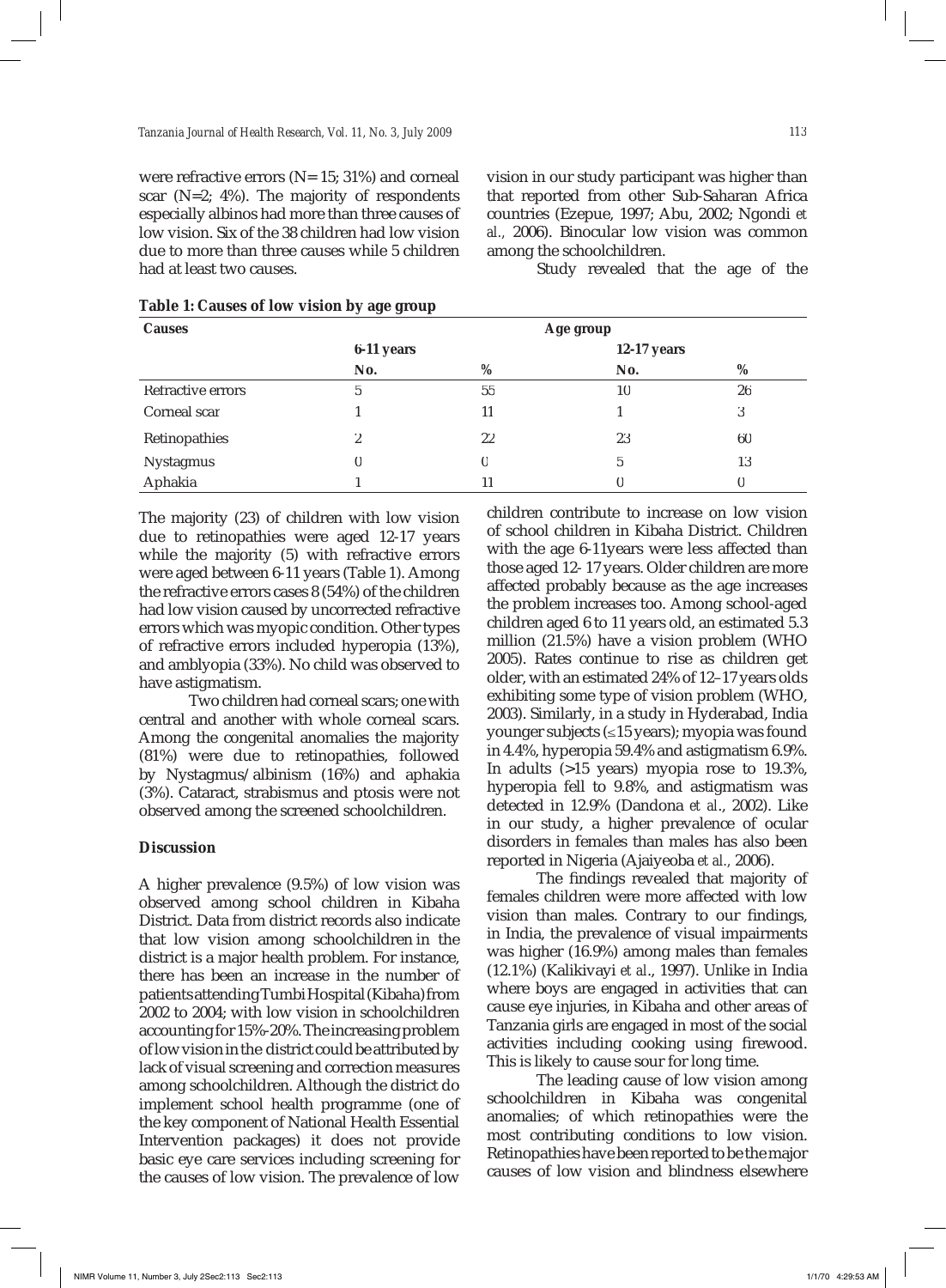(Gilbert *et al.,* 2008; Akinsola & Ajaiyeoba*,* 2002). The low vision due to retinopathies among our study subjects is likely to have been contributed to high childhood malnutrition and untreated maculopathies. Albinism is also likely to have contributed to the condition. According to Njuguna *et al.*, (2009) the major etiology of visual loss is childhood factor and an estimated 40% of severe visual impairment and blindness are due to potentially avoidable causes. Visual loss dues to corneal pathology, cataract and retinopathies were the main causes of low vision among children in studies in Malawi, Kenya and Uganda (Gilbert *et al.,* 1995). Similarly, in a recent study among urban population in Nairobi, Kenya, cataract and refractive errors were reported to be the leading causes of visual impairment (Ndegwa *et al*., 2006).

 The study has indicated that the majority of school children with refractive error had myopic condition. A study done in primary schools children in rural Mwanza Region, Tanzania, showed a low prevalence of significant refractive errors. All pupils with significant refractive errors were myopic (Wedner & Foster, 2000). The results are consistent with the findings elsewhere (Ajaiyeoba *et al.*, 2007). In a previous study in north-western Tanzania a low (1.0%) prevalence of refractive error was reported (Wedner & Foster, 2000). Under corrected refractive error, particularly myopia is especially a problem in school children. Poor vision and the inability to read material written on the blackboard can have a serious impact on a child's participation and learning in class and this can adversely affect a child's education, occupation and socio-economic status for life. If the children and teachers get knowledge to identify children with low vision it will help to reduce the problem among school children.

This study revealed that a corneal scar is a minor cause of low vision among school children in Kibaha District. However in the studies done in Sri Lanka, vitamin A deficiency was responsible for corneal scarring in 19% of all cases. Other causes of corneal scar included measles, harmful traditional medicines and Ophthalmia neonatorum (Foster, 1996). This shows that presence of intervention on eradication of measles and elimination of Vitamin A deficiency in children made the cases of corneal scars to be few. In Kibaha the problem of Vitamin A is minimal due to availability of food with Vitamin A which is better for the vision. The corneal scar observed in Kibaha was due to trauma and it was only monocular in all

cases, there were no corneal scars due to ocular diseases such as trachoma, Vitamin A deficiency or corneal ulcer.

In conclusion, there is a high prevalence of low vision among schoolchildren in Kibaha with females more affected than males. Since most of the causes of low vision are treatable, their early recognition and prompt treatment by regular screening of children would reduce unnecessary visual impairment in Tanzania. It is therefore important that the district Council Health Management Team, include eye screening as part of the school health programme. It is also important that districts conduct advocacy and sensitization to schoolchildren, teachers and their parents/guardians, on low vision issues.

**\_\_\_\_\_\_\_\_\_\_\_\_\_\_\_\_\_\_\_\_** Received 22 February 2008 Revised 4 June 2009 Accepted 6 June 2009

# **References**

- Abu, L. (2002) Prevalence and causes of blindness and low vision in Dambatta local government area, Kano State, Nigeria. *Nigerian Journal of Medicine* 11, 108-112.
- Akinsola, F.B. & Ajaiyeoba, A.I. (2002) Causes of low vision and blindness in a blind school in Lagos, Nigeria. *West African Journal of Medicine* 2, 63–65.
- Ajaiyeoba, A.I., Isawumi, M.A., Adeoye, A.O. & Oluleye, T.S. (2007) Prevalence and causes of blindness and visual impairment among school children in south-western Nigeria. *International Ophthalmology* 26, 121-125.
- Ajaiyeoba, A.I., Isawumi, M.A., Adeoye, A.O. & Oluleye, T.S. (2006) Prevalence and causes of eye diseases amongst students in south-western Nigeria. *Annals of African Medicine* 5, 197-203 .
- Dandona, R., Dandona, L., Srinivas, M., Sahare, P., Narsaiah, S., Muñoz, S.R., Pokharel, G.P. & Ellwein, L.B. (2002) Refractive Error in Children in a Rural Population in India. *Investigatie Opthalmology and Visual Science* 43, 615-622.
- Ezepue, U.F. (1997) Magnitude and causes of blindness and low vision in Anambra State of Nigeria (results of 1992 point prevalence survey). *Public Health* 111, 305-309.
- Foster, A. (1996) Childhood blindness in India and Sri Lanka. *Indian Journal of*